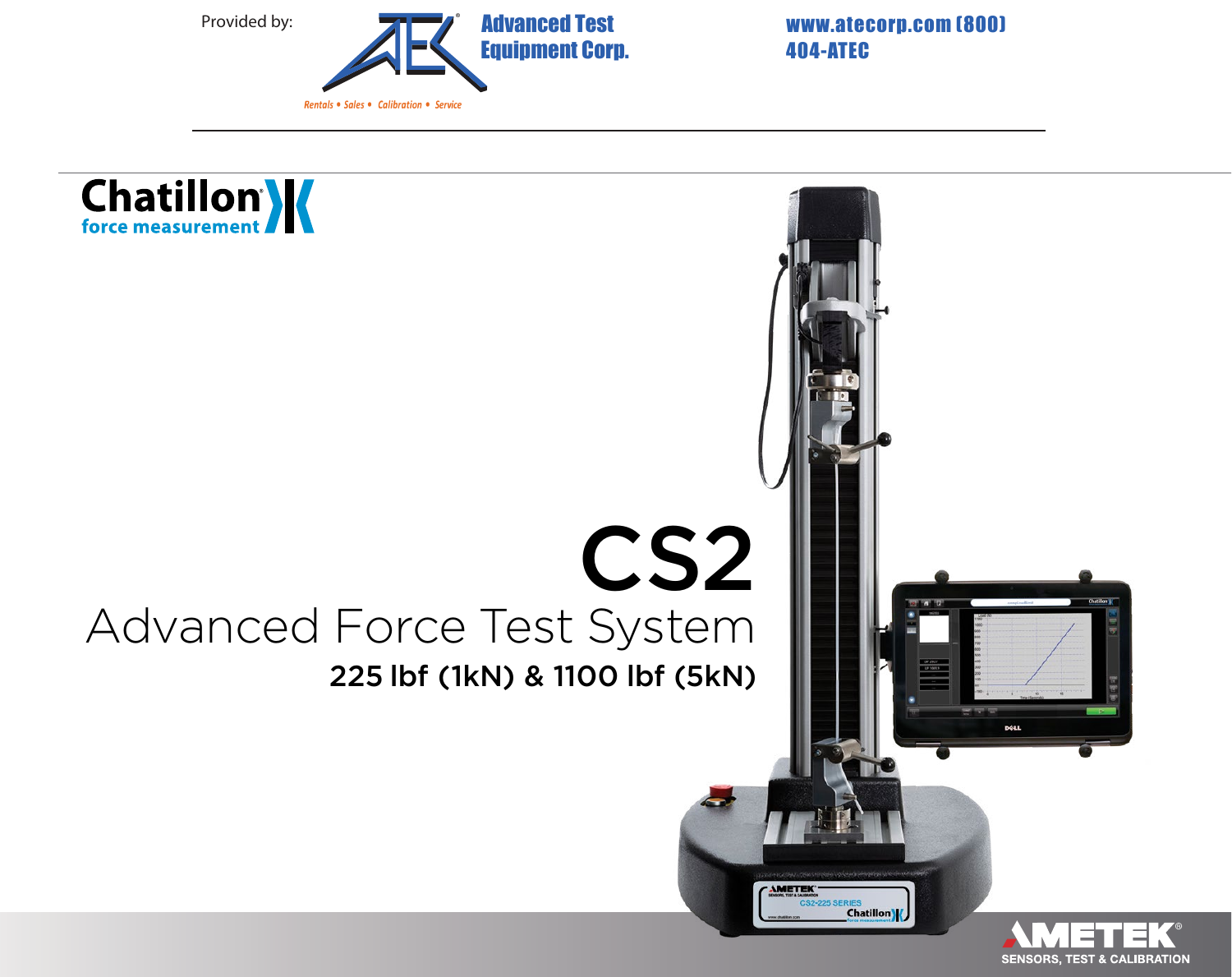# **Force Measurement Has Never Been Easier**

**T** he Chatillon® CS2 digital force testers are revolutionary systems optimized for production testing applications, including medical devices, plastics, packaging, textiles, rubber and electronics to name a few. No personal computer is required; no proprietary software is required; no knowledge of programming languages is required. This easy, flexible and affordable Tester uses a 2 in 1 Laptop Console in both Production and Laboratory environments.

Two options are available. Both the CS2-225 and CS2-1100 provide an easy-to-use, intuitive and straight-forward method for tensile, compression, sheer, flexural, peel, or advanced multi-stage testing that conform to ISO or ASTM testing procedures. With the CS2 you can perform:

- $\blacktriangleright$  Limit testing to load, displacement, height or time
- $\triangleright$  Break testing—sharp or percentage
- $\blacktriangleright$  Multi-stage, cyclic tests and height measurements
- $\blacktriangleright$  Peel testing
- ▶ Spring Testing
- ▶ Capture 2nd Peak
- ▶ RS-232 Auto Result Export

When repetitive testing and exporting of results is important, but you don't need advanced materials test functionality, the CS2 is an excellent choice.

# **A 2-in-1Laptop Console with Built-in Flexibility for Production and Lab Environments**

The CS2 uses a 2-in-1 Laptop Console with an 11 inch touch screen for easy and continuous operation in a production environment. The touch screen is also easy to operate, making it the perfect interface for users regardless of their skill level. A few touches are all it takes to setup a test, select the test runs and export reports. The Laptop Console may also be unfolded and setup using the keyboard as a laptop beside the CS2.

#### With the CS2 you can:

- Define your favorite, frequently-used tests for immediate access and insert a sample picture as an Icon for unambiguous test selection.
- Switch seamlessly during test batch execution between individual test graphs, batch results and statistics.
- Print and export data directly from the screen or use automatic data archiving.

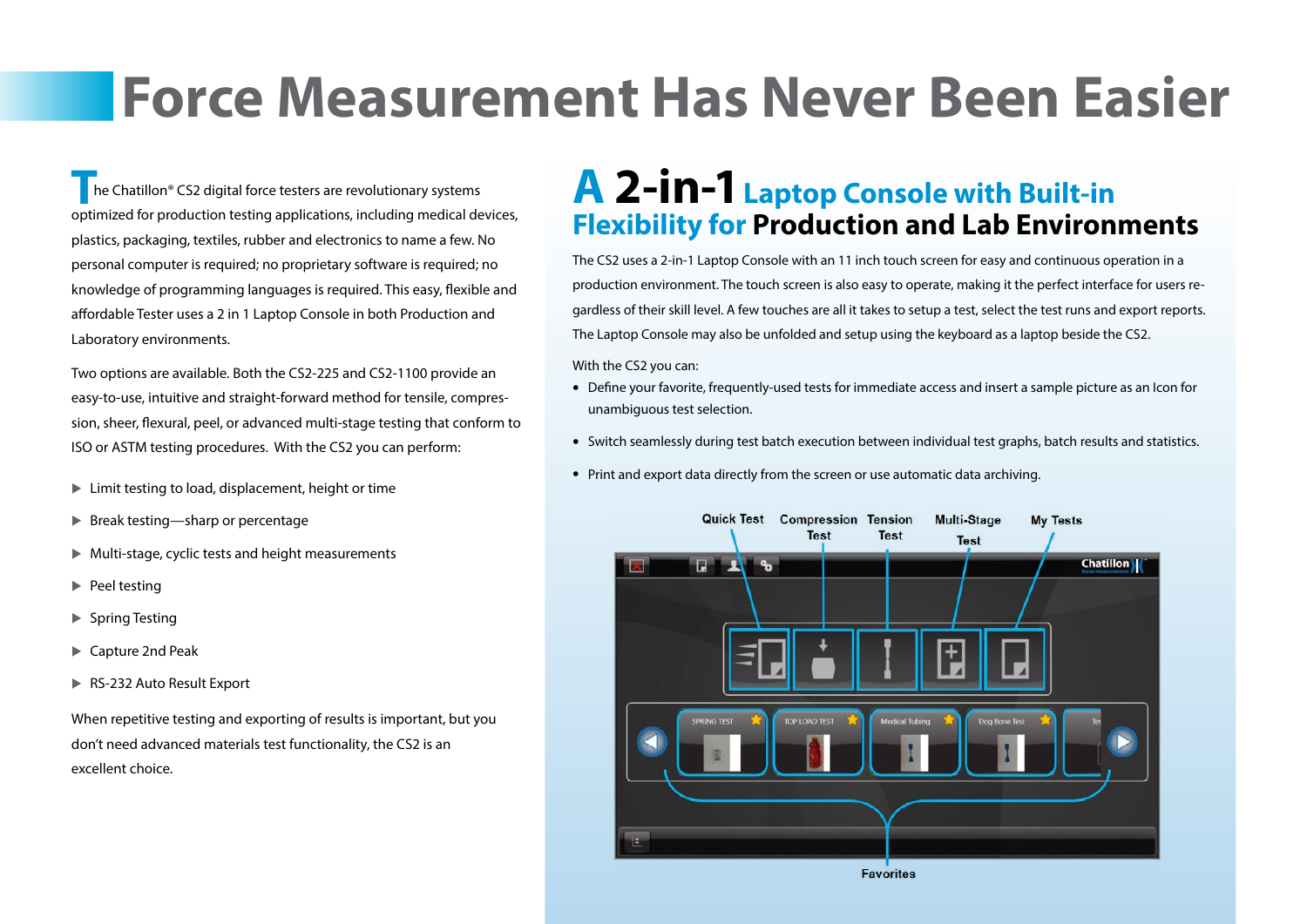

# **Tests Features & Functionality**

## **Limit and Break Testing**

Setup a test based on a load, displacement, height, or time limit in both tensile and compression directions. Similarly, a break or rupture can be defined as a sharp break or percentage drop from the peak load measured.

As an added feature, a quick test button (compression or tension) allows the user to define and execute a test with only a few clicks, reducing setup time for trial and error testing.





Conduct a quick test by simply entering the type of test, pre-load (if any) and limits.

## **Height Mode**

The CS2 includes a height mode of operation that allows the user to perform pre-conditioning and then measure height at specific loads. The system has an automatic datum routine that defines the reference point for height measurements. An Absolute Distance Feature allows driving to a specific distance in reference to zero.

## **Peel Testing**

Determine the maximum and average peeling force of various materials between two points that you define in the test program setup.

## **Multi-Stage & Cycle Testing**

The multi-stage setup allows users to configure virtually any type of test setup imaginable. Each part of a test is defined as a "stage". Each stage can be set up with its own independent load or displacement characteristic and speed. The touch screen interface with stage specific icons provides an excellent overview and makes it is easy to add, edit or delete a stage.

Multi-stage testing can be used for cycle, hold, insertion/ extraction, snap-on/off, switch toggle, or other sophisticated test methods. Users have total freedom to create the test movement required, using their sample without the need for expensive 3rd-party software applications or validation requirements.



Electro-mechanical testing systems can be used for short-term cycle and hold tests. Consult your sales person for your specific application requirements.

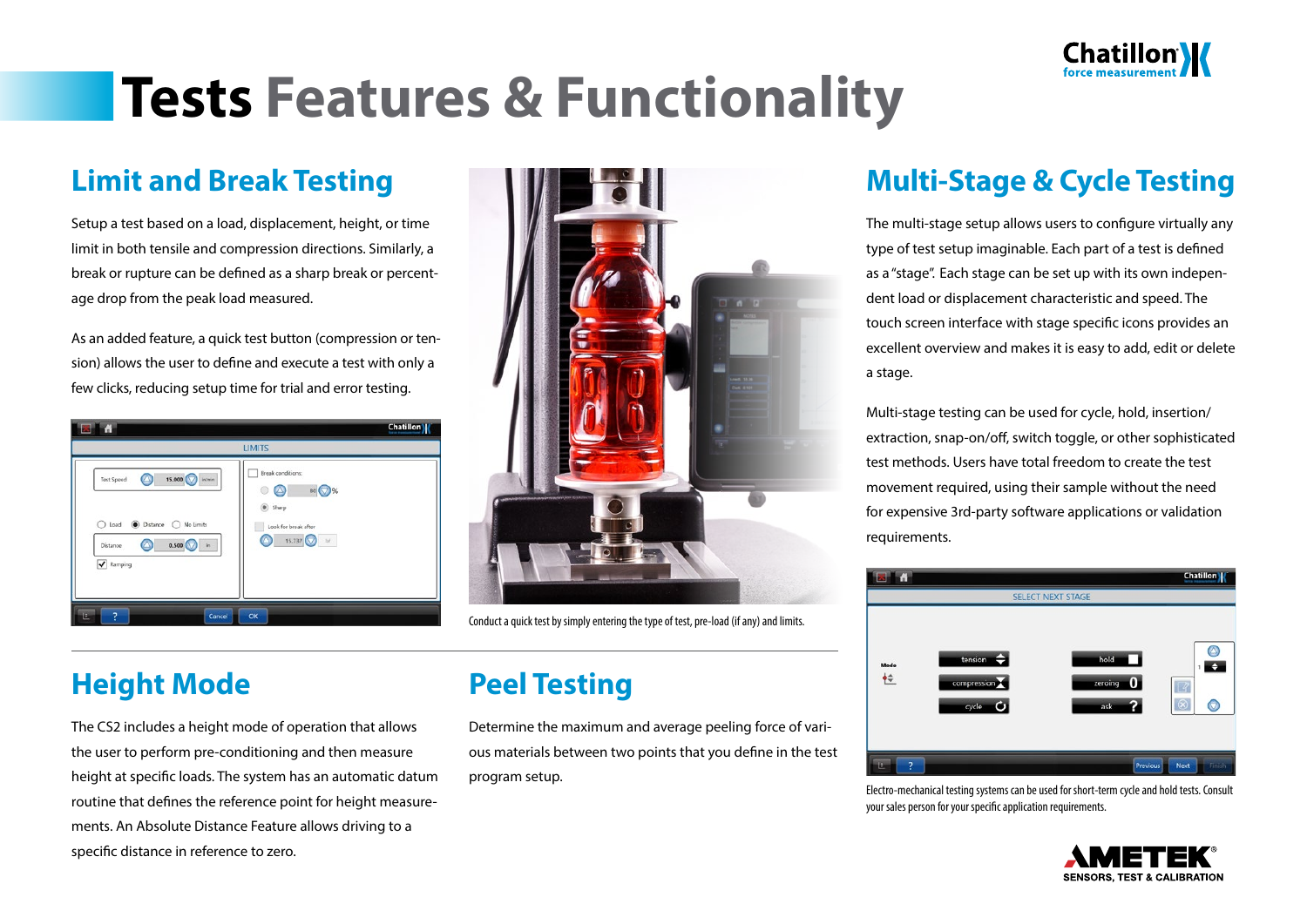# **Tests Features & Functionality**

# **Key** Features

 **Force measurements made easy**

Accurate results, easy programming, maximum throughput and minimal operator training.

#### **One-click operation**

Simple and intuitive; with one-click access to favorite tests as well as test results.

#### **Modern design & technology**

Linear guide technology, pre-loaded ball screws, and advanced software compensation ensures high displacement measurement precision.

11 Inch 2-in-1 Laptop Console and easy to use, touchscreen or keyboard.

#### **Large, flexible work area**

Up to 180 mm throat depth for large specimens and a wide range of grips and fixtures available.

#### **Sample testing and quality assurance**

Immediate pass/fail output, automatic data export, controlled access levels and barcode scanning functionality

#### ▶ Security

Two levels of user access: supervisor and operator. Both can be password protected

#### **Plug & play**

A self-contained 2-in-1 Laptop Console using Windows 10 Pro. Just turn on the power and you're ready to start your test.



Switch between load and distance view in graph mode. Add notes to tests.

|     | 同 音 同               |             |              | <b>SPRING TEST</b> | Chatillon      |
|-----|---------------------|-------------|--------------|--------------------|----------------|
| Run | SpringR<br>(Ibl/in) | LoadP<br>30 | DistP<br>ĮΑ, |                    |                |
| ٠   | 29.58               | 9.6         | 0.499        |                    |                |
|     |                     |             |              |                    | Ξ              |
| 3   | 19.52               | 96          | 0.500        |                    | ¢              |
| ×   | 30.08               | 9.6         | 0.500        |                    | -              |
| s   | 79.17               | 9.6         | 0.500        |                    | $\overline{8}$ |
| ٠   | 20.01               | 168         | 0.501        |                    |                |
| 7   | 19.74               | 92          | 0.500        |                    |                |
|     |                     |             |              |                    |                |
| ٠   | 19.40               | 96          | 0.500        |                    |                |
| tö  | 19.68               | 9.6         | 0.500        |                    |                |
|     |                     |             |              |                    | Ī              |
|     |                     |             |              |                    | 冒              |
|     |                     |             |              |                    | 區              |
|     |                     |             |              |                    |                |

View batch test results. Exclude non-compliant test runs.



Choose statistic results to display for complete batch tests.

| н<br>CSV<br>Enabled<br>Do not export result headers<br>Append export<br>Export without timestamp<br>Export without run #<br>Include statistics data | C'Wien/Joel Schoubert/Document/VCS Browse<br>Other Export Types<br><b>RS232</b><br>Graph <sup>1</sup><br>Auto Archive and Export Options<br>Ano-typert<br>Auto archive after<br>500<br>test runs |
|-----------------------------------------------------------------------------------------------------------------------------------------------------|--------------------------------------------------------------------------------------------------------------------------------------------------------------------------------------------------|

Specify your desired time interval or number of test runs before auto archiving.

## **Test Results**

Test results are displayed in various views, either as a graph (single result) or in tabular format showing multiple test results. Measured results are available for all test types. Simply select the results (up to 10) you want displayed, such as; load at limit, peak load, displacement at break, Spring Ratio etc. You can then Label the test results to adhere to your preferred terminology.

Embedded statistical process control (SPC) calculations for statistical results come standard and can be viewed in the statistics view. Test results and statistics are available for export and printing as well.

## **Saving, Archiving, Exporting Data**

Test results are automatically saved and can be recalled to analyze results or to continue testing a batch run.

Test results are stored as CSV files and can automatically be exported to a USB device, a local or remote drive, via an Ethernet connection (with an optional USB to Ethernet Adaptor), or WiFi communication. The results can also be exported via RS-232 (with a USB RS-232 adapter cable) ideal for production environments linked to a corporate Data Acquisition Management System. In addition, the software features a standard report in PDF format that can be saved or printed directly from the Laptop Console. The PDF report automatically incorporates the test parameters, results and statistics selected for the test. Furthermore, the report can be configured with your company logo.

The CS2 also boasts an auto-archive function. In order to secure your data and results, the system can be configured to archive your results in the same manner as exporting a CSV file. Just specify the frequency of your Auto-Archiving and it's done.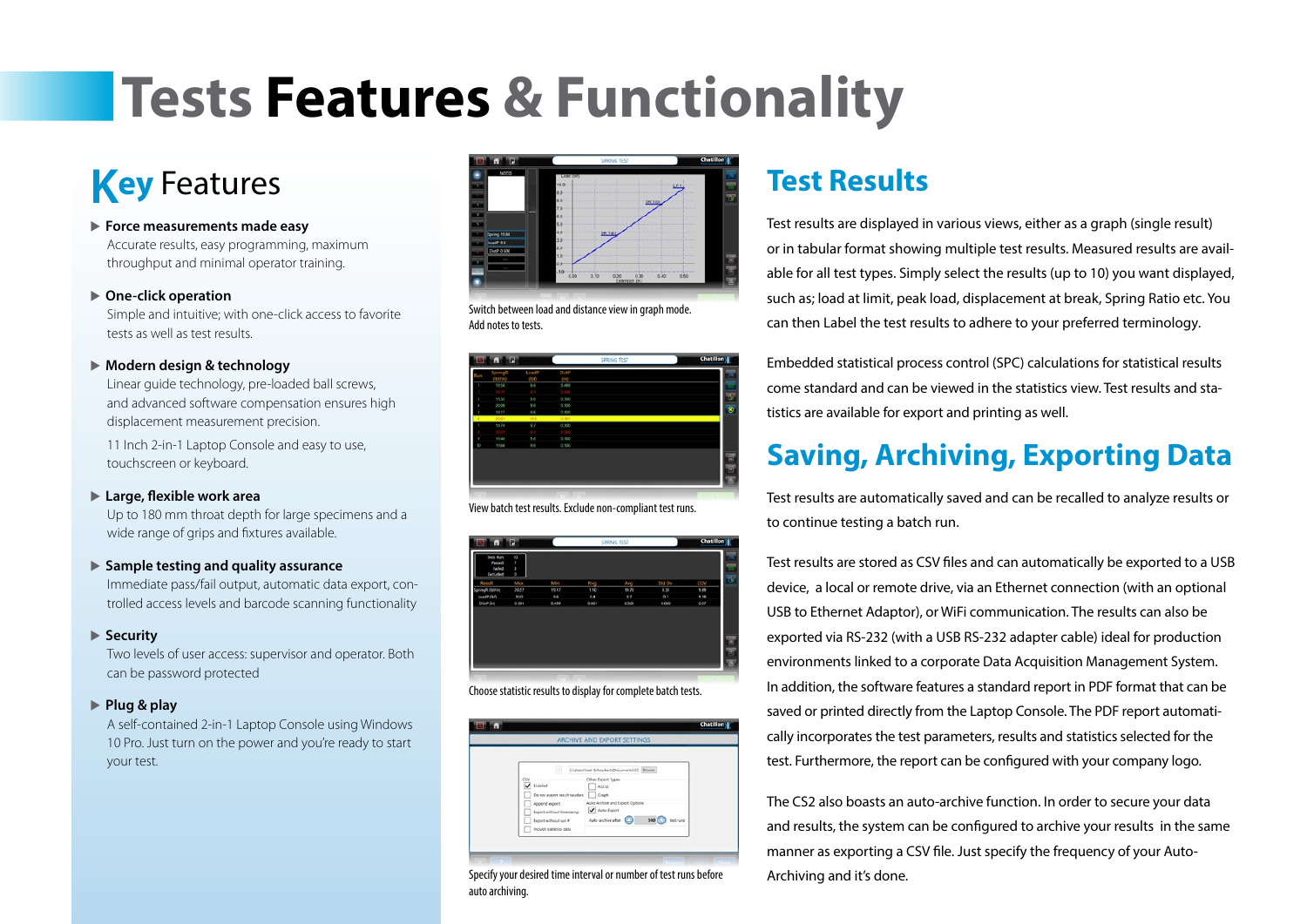

# **Tests Features & Functionality**

## **Effortless Communication**

The CS2 has been designed to integrate seamlessly into your systems and to obtain the best possible test efficiency. The units accept bar code scanners to quickly import product ID or other relevant information and correlate this with the specific test run. You can transfer to a USB device, local or remote drive, via an Ethernet connection (with an optional USB to Ethernet Adaptor), or WiFi communication. The results can also be exported via RS-232 (with a USB RS-232 adapter cable) ideal for production environments linked to a corporate Data Acquisition Management System.

### **Secure Access**

The user interface features two levels of user access: supervisor and operator. Both levels can be password protected. The supervisor level has complete system access, while the operator level can be configured to limited specified tests or test functions. To enhance ease of use, specific tests can be defined as favorites to be displayed on the Home screen for immediate testing.

## **Language Choice**

The CS2 features multiple languages so operators can configure and perform tests in the language they are most comfortable using. English, French, German, Spanish, Chinese and Turkish are all supplied as standard.

### **Flexible Mounting**

The T-slot table contains multiple through holes for mounting various types of threaded fixtures and eye-end adapters. The fixture mounting block can be easily positioned to ensure proper alignment with the load measuring sensor.

You can choose from a wide range of standard grips and fixtures as well as custom-designed versions for use with the CS2. Some examples are: Wedge action grips that self-tighten • Pneumatic action grips for faster sample clamping •<br>Vice action grips for film and semi-rigid materials • Compression platens available in many sizes • 3- and fixtures • Self-tightening grips to reduce operator fatigue • Bollard grips for wire and rope testing



## **Exceptional Service & Calibration**

For over 75 years, Chatillon has provided customers worldwide with service and calibration. Chatillon maintains an NIST traceable calibration laboratory for verification and calibration of force. Contact your local distributor or AMETEK Regional Sales Office for more information on installation, training, and on-site calibration services.

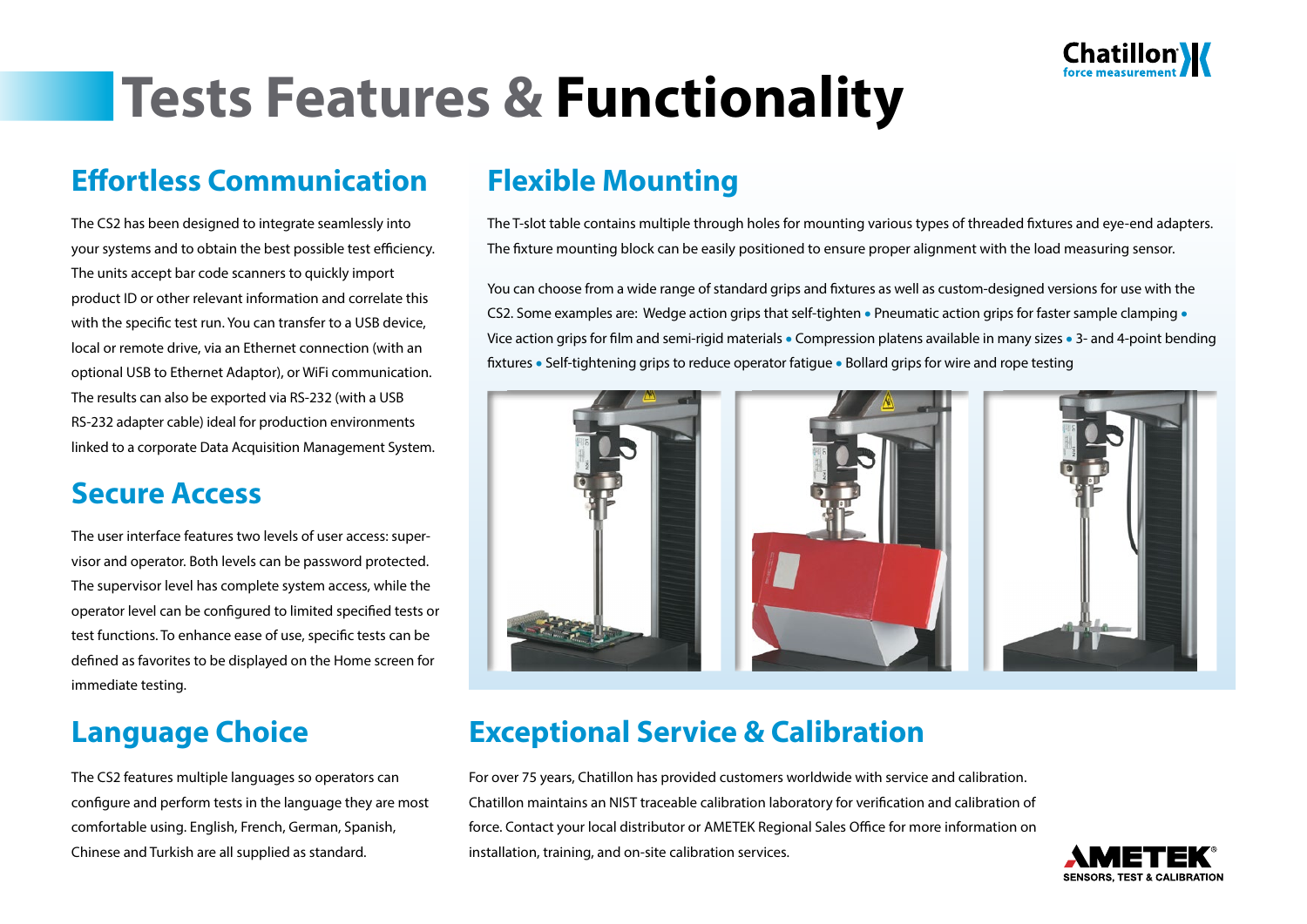# **Specifications**

## **System Specifications**

### **Test Setups**

- $\blacktriangleright$  Load limit
- Displacement limit
- $\blacktriangleright$  Height limit
- **Time limit**
- ▶ Break or rupture
- ▶ Cycle and loop
- $\blacktriangleright$  Multi-stage (define test as a combination of the above)
- $\blacktriangleright$  Tensile
- $\blacktriangleright$  Compression
- $\blacktriangleright$  Peel

### **Load Measurement System**

- CLC Series load sensors
- ▶ Auto-recognition, "plug & test"
- ▶ Sensor overload history log
- On-site field calibration using traceable master load cells in combination with deadweights.

Load measuring system meets or exceeds the following: ASTM E4, BS 1610, DIN 51221, ISO 7500-1, EN 10002-2, AFNOR A03-501. (AMETEK recommends system verification on-site at the time of installation by an authorized Chatillon Service Provider, as required by ASTM E4 and ISO 7500-1.)

#### **Data Output, Ports, and Slots**

- ▶ Two USB 2.0 ports and one USB 3.0 port available for USB connections as: Ethernet, RS-232 and Barcode Readers when used with adaptors.
- $\blacktriangleright$  WiFi connectivity
- ▶ Save data locally to 32 Gb Hard drive.
- ▶ Connect a Large Screen monitor for remote viewing through the HDMI connection.
- Export data and results to CSV file
- Export Test Report to PDF file with Graph

#### **Displacement Measurement**

- Displacement measurement meets or exceeds the following: ASTM E83, BS 3846, ISO 9513, EN 10002-4
- $\blacktriangleright$  The system can apply displacement compensation as a standard function to compensate for system deflection.

### **Operating System**

 $\triangleright$  Windows 10 Professional — which includes multiple user configurations for added security and networking.

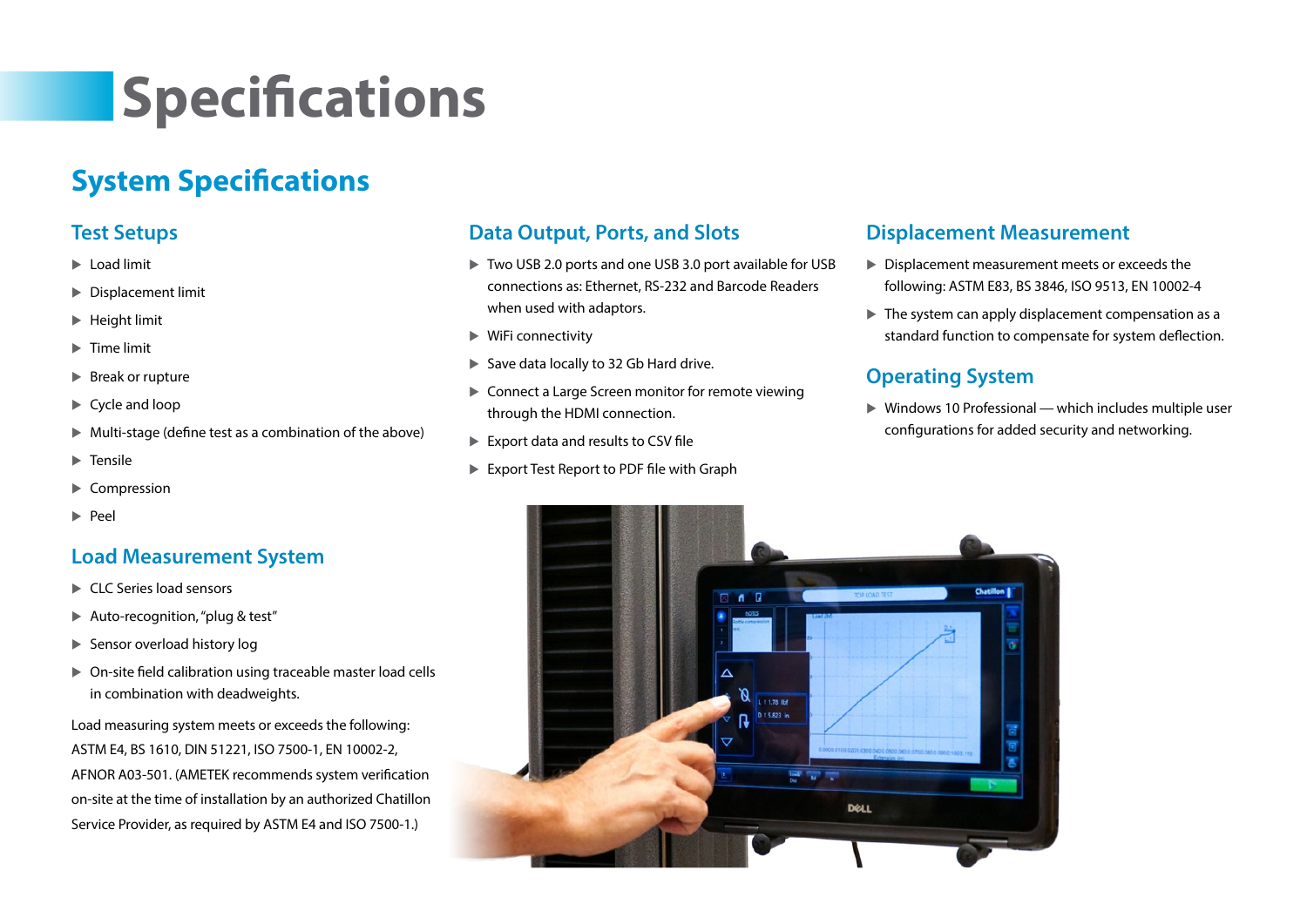

# **Specifications**

## **Technical Specifications**

#### **Dimensions**



| A | Height (standard travel) | $CS2-225$                 | 39.4 in / 1001 mm |                   |
|---|--------------------------|---------------------------|-------------------|-------------------|
|   |                          |                           | CS2-1100          | 51.6 in / 1310 mm |
|   |                          | $CS2-225$                 | 18.1 in /460 mm   |                   |
|   | B                        | Width (excluding console) | CS2-1100          | 18.1 in / 460 mm  |
|   | C                        | Depth                     | $CS2-225$         | 21.9 in / 557 mm  |
|   |                          |                           | CS2-1100          | 21.9 in / 557 mm  |
|   | D                        | Base Height               | $CS2-225$         | 4.3 in / 108 mm   |
|   |                          |                           | CS2-1100          | 4.3 in $/108$ mm  |
|   | E                        | Throat Depth              | $CS2-225$         | 7.1 in / 180 mm   |
|   |                          |                           | CS2-1100          | 5.9 in / 150 mm   |
|   | F                        | Crosshead Travel          | $CS2-225$         | 19.7 in /500 mm   |
|   |                          |                           | CS2-1100          | 31.5 in /800 mm   |

| <b>Force Capacity</b>                                  |                                             |  |  |  |  |
|--------------------------------------------------------|---------------------------------------------|--|--|--|--|
| $CS2-225$                                              | 225 lbf / 1000 N                            |  |  |  |  |
| CS2-1100                                               | 1124 lbf /5000 N                            |  |  |  |  |
| <b>Maximum Crosshead Travel (between the eye ends)</b> |                                             |  |  |  |  |
|                                                        |                                             |  |  |  |  |
| $C52-225$                                              | 19.7 in/500 mm                              |  |  |  |  |
| CS2-1100                                               | 31.5 in/800 mm                              |  |  |  |  |
|                                                        | <b>Throat Depth</b>                         |  |  |  |  |
| $CS2-225$                                              | 7.1 in/180 mm                               |  |  |  |  |
| CS2-1100                                               | 5.9 in/150 mm                               |  |  |  |  |
|                                                        |                                             |  |  |  |  |
|                                                        | <b>Crosshead Speed Range (at full load)</b> |  |  |  |  |
| $CS2-225$                                              | $0.001$ to 50 in/min /                      |  |  |  |  |
|                                                        | 0.01 to 1270 mm/min                         |  |  |  |  |
| CS2-1100                                               | 0.001 to 40 in/min /                        |  |  |  |  |
|                                                        | $0.01$ to 1016 mm/min                       |  |  |  |  |
|                                                        | <b>Maximum Return Speed</b>                 |  |  |  |  |
| $CS2-225$                                              | 50 in/min/1270 mm/min                       |  |  |  |  |
| CS2-1100                                               | 40 in/min/1016 mm/min                       |  |  |  |  |
|                                                        |                                             |  |  |  |  |
| <b>Speed Accuracy (unloaded)</b>                       |                                             |  |  |  |  |
| $±$ 1% of selected speed                               |                                             |  |  |  |  |
| 2% to 100% of maximum speed.                           |                                             |  |  |  |  |
| Crossboad Displacement Assurasy (unleaded)             |                                             |  |  |  |  |

**Relative Humidity (non-condensing)** 20 to 85% **Operating Temperature** 5 to 35° C /41 to 95° F **Storage Temperature** -17 to 54° C /1 to 129° F **Supply Voltage (± 10%)** 115 VAC/230 VAC, 50 to 60 Hz **Power Rating** CS2-225 115 VAC @ 3.15 A or 230 VAC @ 3.15 A CS2-1100 115 VAC @ 6.3 A or 230 VAC @ 6.3 A **Weight of Machine** CS2-225 115 lb/52 kg CS2-1100 145 lb/66 kg

**Load Cell Force Accuracy (dedicated)** ± 0.10 % full scale of load cell capacity

**Useable Data Sampling Rate**

1000 Hz

**Crosshead Displacement Accuracy (unloaded)**

± 0.25% of reading

A

#### 2% to 100% of maximum travel.

#### **Displayed Displacement Resolution**

0.001 in /0.01 mm

**Load Cell Force Accuracy (non-dedicated)**

± 0.25% full scale of load cell capacity

All systems conform to relevant EU standards and are CE marked.

On site verification as per ASTM E4 and ISO 7500-1 is recommended.